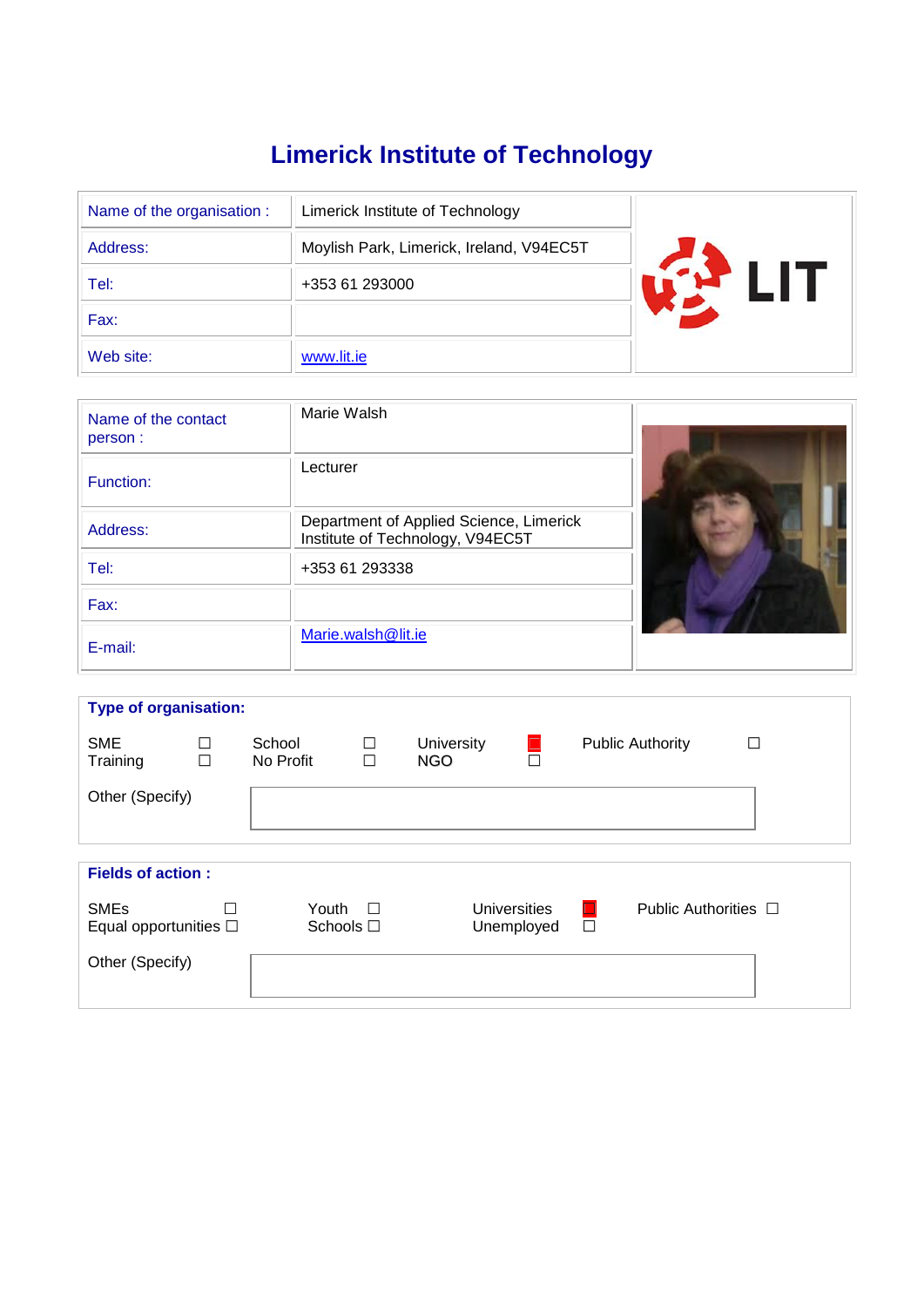# **Description of the organisation**

Limerick Institute of Technology (LIT) is an institution of higher education in Limerick, Ireland and is one of 14 member institutions of the Technological Higher Education Association (THEA). The Institute has campuses in Limerick city, one in both Thurles and Clonmel in County Tipperary and a regional learning centre in Ennis, County Clare. The main campus is located at Moylish Park adjacent to Thomond Park and houses the Faculty of Applied Science, Engineering and Technology and the School of Business and Humanities. The School of Art & Design is located at the Clare Street and Clonmel campuses.

LIT offers courses at Level 6 (certificate) through Level 10 (PhD) whilst also catering for craft apprentices and adult and continuing education. The Institute has twice been named as The Sunday Times Institute of Technology of the Year in The Sunday Times University Guide, firstly in 2008 and again in 2013.

LIT is to the forefront in ensuring that the region's economy continues to have the requisite array of leadingedge skills demanded by our knowledge-based industries. In 2017, LIT was granted permission to develop a new campus at Coonagh in Limerick, to be focused on teaching and research in engineering.

LIT has a distinctive approach to Teaching and Learning known as the Active Learning Philosophy. Whatever discipline area is offered the core methodology is active and practical; lab work, studio work, case studies, field visits, group assignments and more.

This approach to teaching and learning is embedded in assessment strategies and campus development so that the learning environment reflects the identity of LIT. It is also underpinned by staff developments, e.g. workshops and an online repository of active learning strategies.

#### **Experience of the organization in previous European projects**

LIT is also actively involved in research and enterprise development and is a regular participant in EU programmes both as project co-ordinator and project partner. It has participated in Comenius, Erasmus and Leonardo as well as FP7 and IEE projects and its International Office promotes the Institute globally and welcomes students of many diverse nationalities.

# **Experience and Expertise of the organization in the project's subject area**

Limerick Institute of Technology is a third level institution offering courses in a wide variety of disciplines, many of which require competency in mathematics. The organization has a cohort of lecturers who have contributed to curriculum development initiatives to enhance the learning experience of students and to improve their competencies in mathematics.

#### **Contributions that can be provided to the project**

Limerick Institute of Technology will draw on its own expertise as well as its links with local secondary school teachers and representative organisations for mathematics teaching and learning. It will undertake to promote the outputs of the project both locally and nationally. LIT has experience in a variety of student interaction models. In addition to the standard classroom-based models, LIT also provides an interactive learning space for all learners. Moreover, the Problem Based Learning approach has been used on a number of programmes of study. LIT provides personal development and communication skills modules for many of its students. In addition, some staff in LIT have a particular interest in teaching and learning approaches and have carried out research and engage in networks and organisations which address these issues.

#### **Reasons of involvement in the project**

To work to enhance methods of teaching and learning in basic mathematics. The networks with which LIT is an associate include EPI\*STEM, the National Centre for Excellence in Science and Maths Teaching and Learning. Mathematics is an important component in the STEM